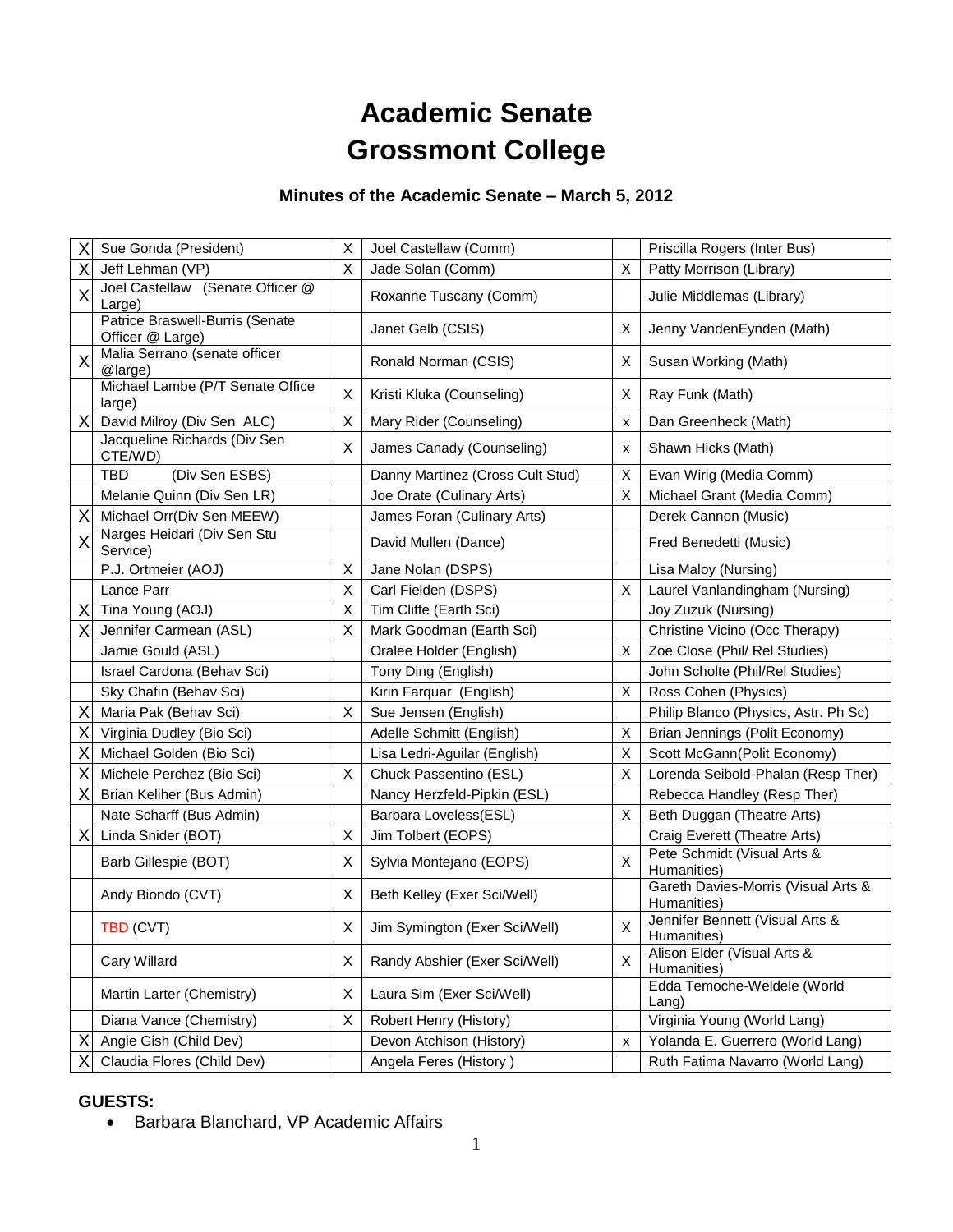- Janet Castanos, Dean English, Social and Behavioral Sciences
- Denise Schulmeyer, Professional Development Coordinator
- Michael Reese, Dean Math, Natural Science, Exercise Science and Wellness

#### **RECORDER**: Rochelle Weiser

## **I. CALL TO ORDER (11:05)**

#### **A. Public Comment**

**Mary Rider**: Mary spoke on behalf of the proposed the California Federation of Teachers proposed Millionaire Tax initiative. She noted if the tax initiative passes it could have a large impact on the Grossmont College and the Districts budgets, with the potential to hire both full time faculty and classified staff. Petitions are available to sign and tables will be set up around campus beginning March 6, 2012. ASGC will also register students and ask for signatures. Michael Golden asked faculty to consider donating an hour or so to the tables.

**Beth Kelley**: Beth reported that the "Farmer's Market" would not be moving forward due to issues with the health department, permits, etc. (News elicited a collective groan of disappointment.) Beth noted other options are being researched. She reminded everyone that the next round of fitness classes will begin the third week of March, and if you're interested, visit the Wellness page, [http://www.grossmont.edu/wellness/,](http://www.grossmont.edu/wellness/) to sign up.

#### **B. Approval of Agenda**

Due to time constraints, Sue asked to postpone information item F: Student Success Task Force Recommendations until a later meeting. A motion was made to approve the day's agenda. **M/S/U** Wirig/Fielden

**C. Approval of Minutes from February 6, 2012. M/S/U** Serrano/Wirig

## **II. PRESIDENT'S REPORT – Sue Gonda**

- Oralee is in the hospital and will be out for a while, so send all good karma, prayers, and Chi her way. Sue asked that anyone interested in serving as the interim Chair of Chairs to contact her.[POSTSCRIPT: Jenny VandenEynden volunteered—Thank you Jenny!]
- The printed GCCCD Directory is now available on the GC website under the Faculty/Staff page.
- Re: A potential Thanksgiving break. The District and Jim Mahler have different opinions about the calculations for semester work days and work weeks. Sue and Mike Wangler have asked both AFT and the District to come to an agreement about the consequences of taking off the Wednesday before Thanksgiving or that entire week. Because faculty are making comparisons with SDCCD (takes Thanksgiving off), keep in mind that they are on a condensed schedule (16 weeks with 1 hr 25 min sections, 10 min pass time) versus our 17.5 weeks with 1 hr 15 min sections, 15 min pass time). Once we have an understanding of our choices, conversation can come back to the Senates for discussion.
- The Enrollment Strategies Committee met and recommended an 8.3% cut for 2012-13 semesters. This target aims midway between cuts for the best case and worst case scenarios. Depending on whether the November tax initiatives pass, this plan allows us to adjust the Spring and Summer 2013 schedules to stay at our CAP (the number of FTES for which the state will pay us).

[POSTSCRIPT: Since then, the state took away additional FTES money from the districts. As of right now, even with planned cuts across every area of the colleges and district, we're still short \$1.5 million to \$4.7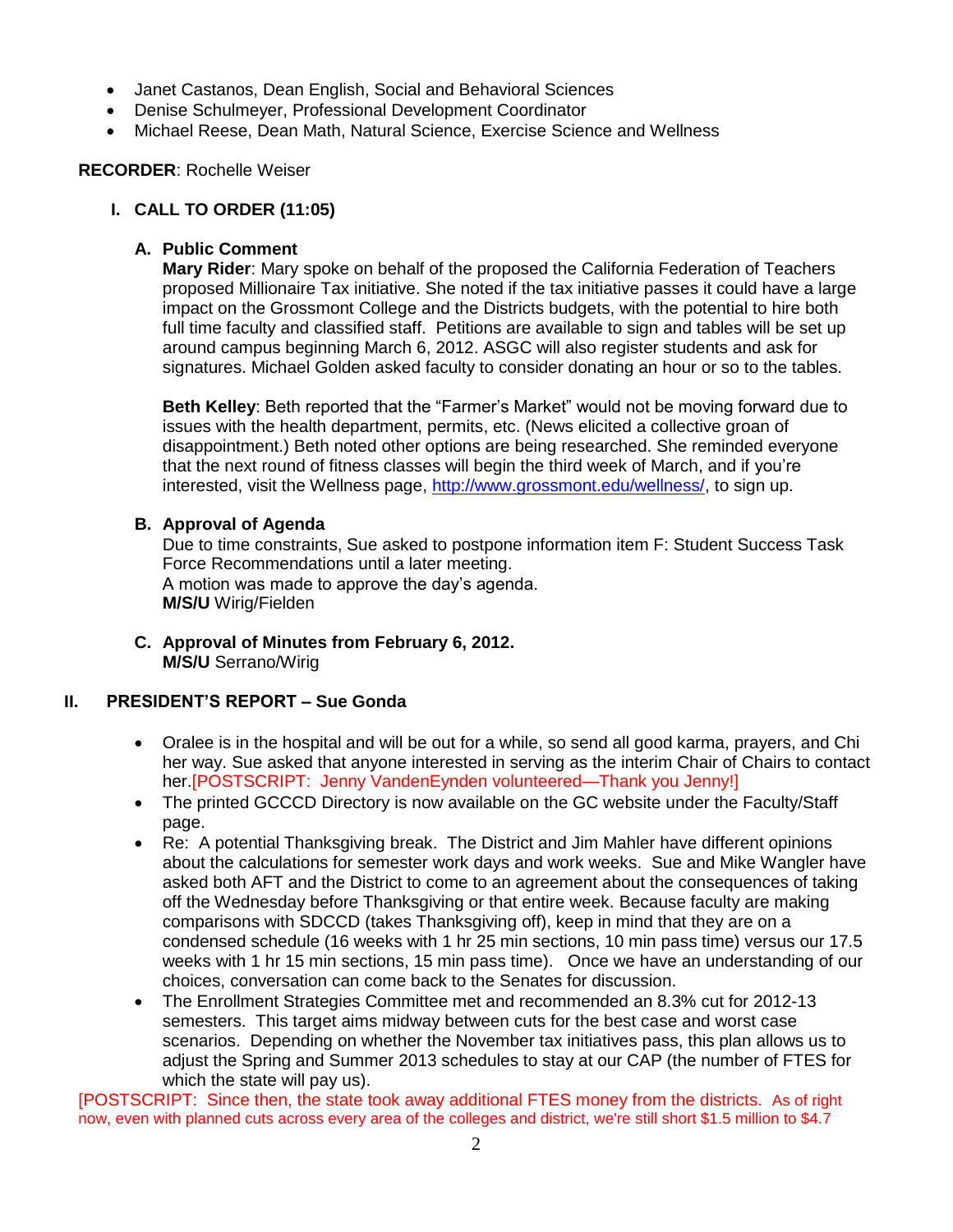million for next year's budget, depending upon whether the November tax pass. We now need to budget for the worst scenario and plan section cuts for the worst case scenario—11.25%. That means:

1-Summer sections are being cancelled except for those that MUST run for their programs to function in the fall; 2-The cuts from the summer will help offset the difference between the 8.3% we already planned to cut, and the 11.25% that we must now cut for fall & spring semesters.

3-Other solutions need to be found to fill in the additional money the colleges need to function next year (\$1.5m-4.7m)]

- Report from GC's Planning and Resources Council: 10 previously approved critical hire positions are now on hold, but 6 of those will likely move forward to meet various license, accreditation, and supervision requirements: 2 Child Development Center Aides, Student Services Supervisor, VP Student Services, Counseling Dean, Respiratory Therapy Instructor. **Suggestion: it will be good for Enrollment Strategies to share the information with all faculty and perhaps students too. Departments should go ahead with their staffing requests in order to be prepared if the best case scenario occurs. Even under the worst case scenario, a staffing request creates a paper trail showing the need over several years.**
- Report from Leadership Council: Thank you to faculty for staying within their class limits, it makes the planning and budget for next year easier. She also noted that as of Census classes were at 95% capacity.
- Sue reported that the College Award Ceremony will take place Thursday afternoon, May 10<sup>th</sup>.
- REMINDER: Two upcoming Budget Forums this week. She encouraged faculty to attend and bring forward any ideas or strategies.
- $\bullet$

#### **III. COMMITTEES None**

**IV. ACTION ITEMS None**

#### **V. INFORMATION ITEMS**

#### **A. New Committee Members**

Sue reviewed the new committee members, with spelling correction to Linda Snider's name.

Motion made to approve the new members. **M/S/U** Fielden/Montejano

**REMINDER: A Curriculum Committee member** from the Arts, Languages and Communication Division is still needed. David Milroy requested Part-Time Department Representatives for the Part-Time Faculty Committee; he noted the meetings are the fourth Monday of the month and Michael Lambe is the committee Chair.

#### **B. Academic Rank**

Sue reviewed the candidates for Academic Rank. Evan reported he has participated in the committee for several years and noted that everyone met the criteria and made a motion to approve the candidates.

A motion to approve the candidates. **M/S/U** Wirig/Flores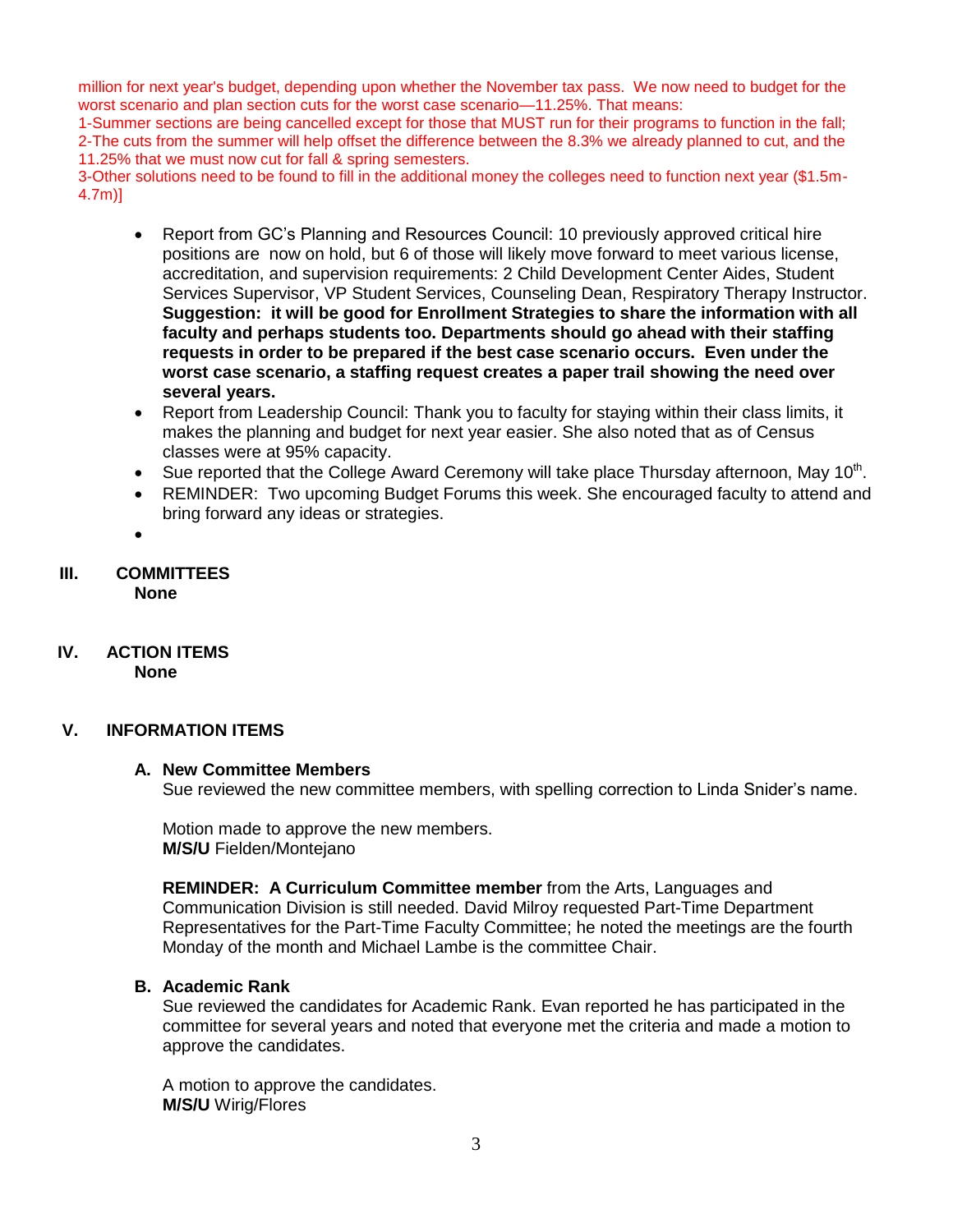ADDITIONAL MOTION: The above two items came forward as Information and needed to be moved to Action. A motion was made to suspend the rules and move Information items A and B to action.

**M/S/U** Wirig/Sim

All agreed the above motions and voting for items A and B would stand as is.

#### **C. Veterans Services & Activities-Rene Tuller**

Mary Rider reported on the Veterans Transfer Fast Track program. Mary noted the program was created to help Veterans transfer quickly to SDSU or UCSD in order to take full advantage of their GI Bill benefits. She noted that the Veterans are highly motivated and ready to do the work. Rene reported that the number of veteran students at GC had increased dramatically in the last 5 years; the Veterans Resource Center is servicing an increasing number of veterans. GI benefits to Vets: only lasts 3 years; \$2000.00 a month BH (base housing), \$1000.00 a year for books, but they must maintain 12 units throughout the year; so many VA students may be worried and stressed trying to fulfill the 12 unit requirement. She encouraged faculty to refer VA students to her, the counseling office or the Transfer Center. Rene reported on Veterans Art Project; walk-in counseling is available and an opportunity to relax working with pottery. Carl reported on Veterans Resource Center, located in room 21- 253. It's a place that Vets can come on campus to relax and do their school work; computer stations are available, assisted technology for injured vets, as well as a mentor program with Vets helping Vets make the transition to campus life. Carl encouraged faculty to let their students know about the resources available.

#### **D. SDICCA Interns-Pat Bennett**

Pat was not at the meeting, so this item will return.

#### **E. New and Revised Board Policies and Administrative Procedures**

Sue reviewed the following BP/AP's

- BP/AP 3050-Code of Ethics
- BP/AP 3060-Code of Conduct
	- Sue noted that SDSU has initiatives to encourage a culture of civility, such as passing an armband with an act of kindness, etc. The College and District current leadership has encouraged a climate of mutual respect and civility, but there has been no Board Policy or Procedure until now. Mary Rider noted that the AP/BP are good, but should be stronger. Mary explained she has been involved in numerous bullying/civility workshops and she had handouts for the faculty regarding bullying and building a climate of civility. Mary reported that AFT has worked with the SDCCD Senates with language and those senates have supported the Policy. Discussion followed regarding the need for civility and mutual respect and the connection between academic freedom use of profanity in the classroom. However, it was noted that many times students aren't aware that the learning environment isn't an appropriate place for profanity. Sue will take both drafts forward to DEC for discussion and asked Senators to email her anymore input. [POSTSCRIPT: DEC recently reviewed the BP/AP again with suggested changes. The Board Policy is now stronger and the Administrative Procedure contains the exact same language as, but is a bit more extensive than, the version Mary presented. It will come to the next Senate meeting.]
- BP/AP 3501

Campus gates will be closed 11:00pm-5:00am for security. Michael noted that the hours seemed reasonable, but to be aware it doesn't restrict faculty from access to their offices; Sue noted administration is mindful of this, and Campus Security can always be notified.